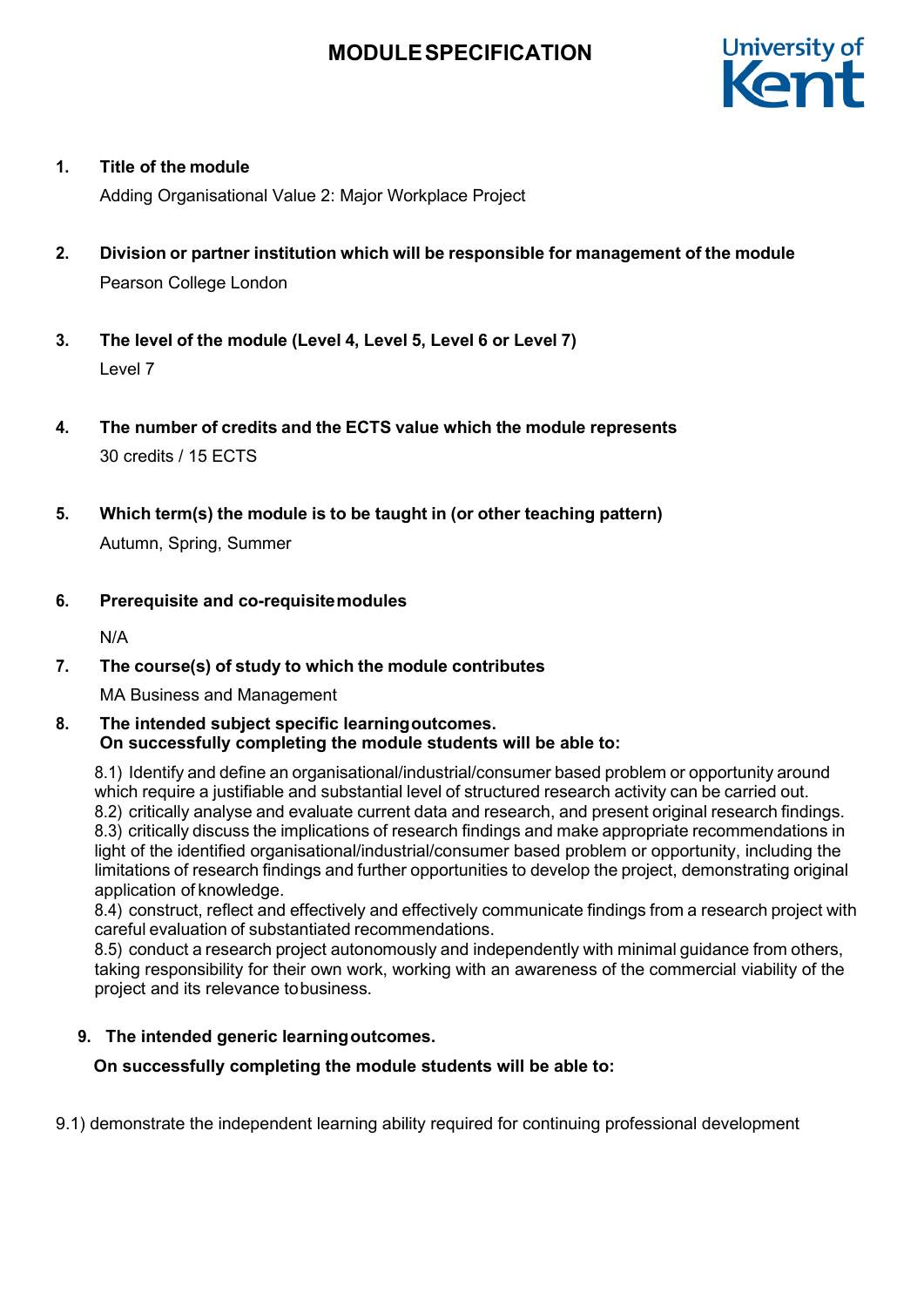

# **10. A synopsis of the curriculum**

### Aim of module:

This module is the culmination of the programme and will enable the learner to demonstrate their ability to design and carry out a self-directed piece of research-based work that directly contributes to the strategic objectives of a specific organisation.

### Overview of module:

This module follows on from Adding Organisational Value 1, which focuses on the skills and techniques required to carry out the requirements of this module.

This module aims to allow students to independently identify organisational, industrial or consumer based problems, opportunities or issues that require a substantial level of structured research activity in order to draw significant conclusions/recommendations, in the form of a contemporary research project. The module will allow students to contextualise real life problems or opportunities, applying the knowledge, skills and understanding to address a selected issue.

### Overview of syllabus:

- Defining the business problem/opportunity/issue. This will include how to tackle defining a client's (organisation / consumer / employee / manager etc.) problem/opportunity or issue. This will emulate the first stage in the consultancy process.
- Project and research Design: Outlining the various methods that are available in order to research a defined problem/opportunity/issue.
- *Devising Recommendations and Communicating Findings:* Here insight will be provided on how to best substantiate recommendations to withstand scrutiny when communicating the results of a consultancy project. Here experienced consultants will be used to provide insight.
- Project evaluation and efficacy.

The expectation will be set that learners will need to drive their own learning as an individual based on the context/situation they are attempting to consult on. The backdrop here is to develop individuals who are able to think and work independently.

#### Soft skills development in this module:

This module addresses on of the key themes of the programme: problem solving. The expectation will be set that learners will need to drive their own learning as an individual based on the situation they are attempting to consult on. The backdrop here is to develop individuals who are able to think and work independently but equally able to liaise effectively with stakeholders across an organisation. An inherent component of this module is the communication, enquiry, analytical and presentational techniques required for problem-solving in an organisation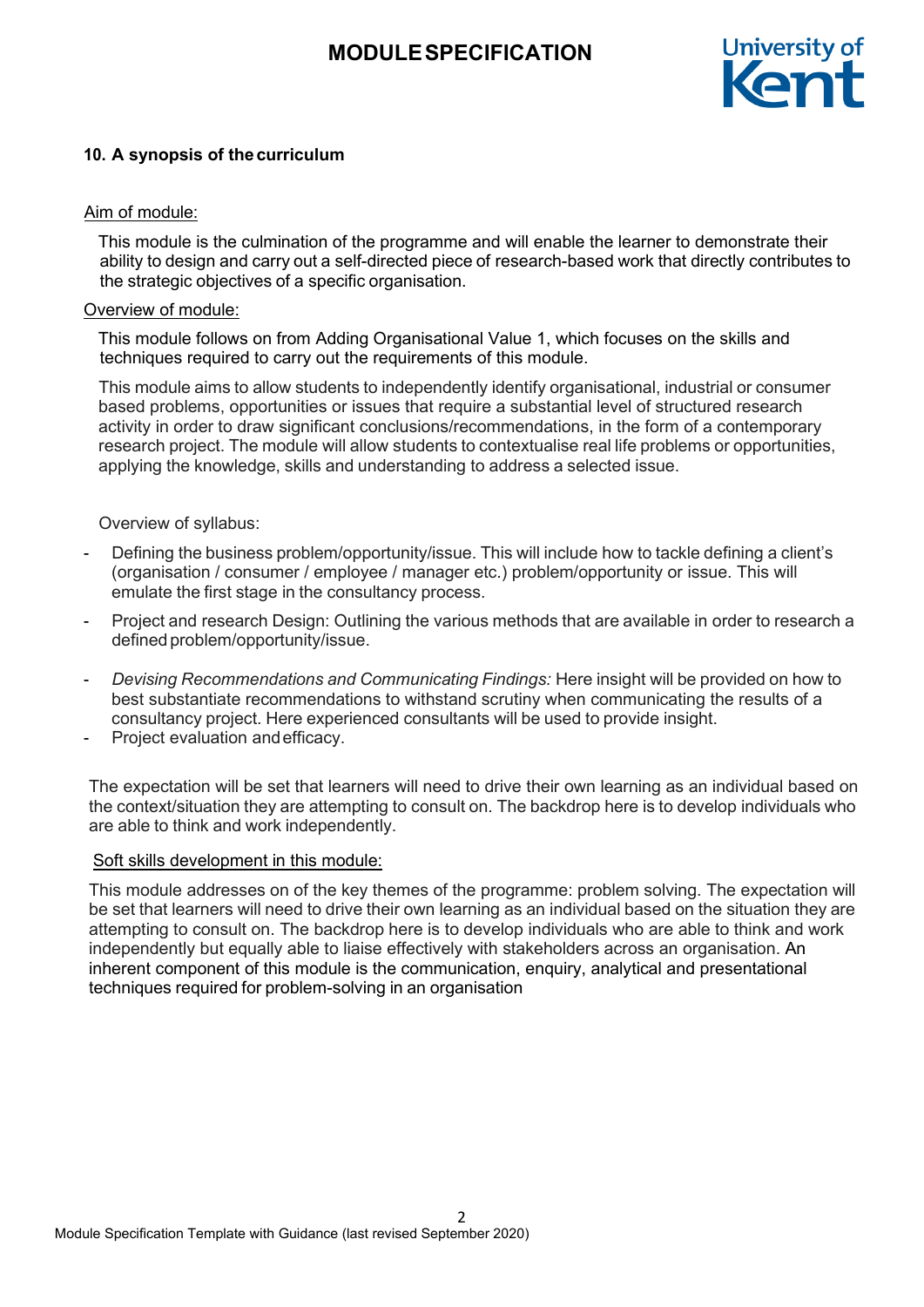

# **11. Reading list (Indicative list, current at time of publication. Reading lists will be published annually)**

- Saunders, M., Lewis, P. and Thornhill, A. (2009) "Research Methods for Business Students" 5th Ed. Pearson Education, Harlow,England.
- Johnson (2016), "Leadership and Organisational Problem Solving: Learning to Lead and Manage the Organisational Maze, AustinMcCauley
- Bryman and Bell (2011) "Business Research Methods" 3<sup>d</sup> Ed. Oxford University Press, Oxford England
- Collis, J. and Hussey, R. (2009) "Business Research: A Practical Guide for Undergraduate and Postgraduate Students" 3rd Ed, Palgrave Macmillan, London.

# **12. Learning and teachingmethods**

This module will be taught primarily through mentorship and group reflection. The main element of the teaching and learning will come from an extensive work-based project (a minimum of 6 weeks) sandwiched in between a group preparatory phase and a group reflection phase at the end of the module.

Independent learning hours will include planning, reflection, and preparing for class discussion, preparing individual assignments, and preparing and working on the workplace project.

# **Mentored work-based project:**

The extended work-based project for this module will take place over a minimum of 6 weeks in a workplace setting under regular mentorship from the module tutor. It will take place after the first phase of class tuition and before the final phase of tuition.

During this project learners will design and execute an extensive research-based project in which they will be required to design and carry out extensive research in the context of a particular organisation or industry. Each project will be bespoke to the individual and their chosen organisation but will include the following elements:

- An initial project and research plan.
- A report that details research methodology and findings.

Typical course structure

|                   | <b>Synchronous</b><br>format | <b>Blended format</b>             | <b>Summary</b>                                                                        |
|-------------------|------------------------------|-----------------------------------|---------------------------------------------------------------------------------------|
| Phase 1           | Interactive<br>seminars      | Asychronous learning (7<br>hours) | Project design<br>Recap of Adding Organisational Value<br>Presentation of information |
| $6 - 10$<br>weeks | Workplace project            | Workplace project                 | Regular scheduled meetings with<br>teacher/coach/mentor/peerduring this<br>period     |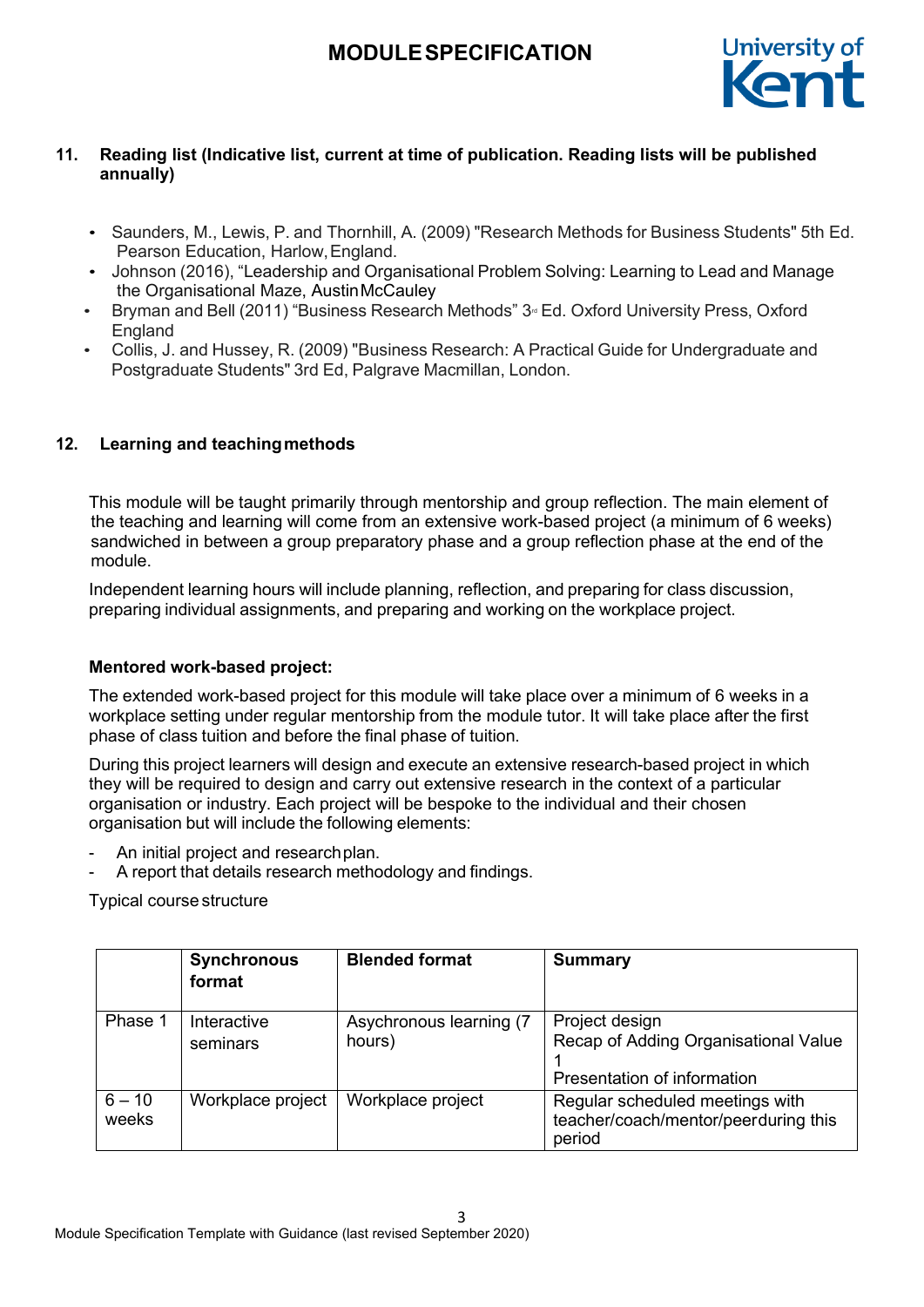

| Phase 2 | I Interactive<br>seminars.<br>presentation, peer | *Interactive seminars (7)<br>hours) | In class presentations based on work-<br>based project<br><b>Group reflection</b> |
|---------|--------------------------------------------------|-------------------------------------|-----------------------------------------------------------------------------------|
|         | reflection                                       |                                     |                                                                                   |

Summary of hours:

| Lectures, interactive seminars and<br>peer discussion | 14 hours  |
|-------------------------------------------------------|-----------|
| Independent study and assessment                      | 230 hours |
| Workplace project                                     | 56 hours  |
| Total                                                 | 300 hours |

| <b>Module</b>                                                | <b>Total</b><br>taugh<br>hours | <b>Synchronous</b><br>taught hours<br>under face to<br>face and live<br>online modes | <b>Synchronous:</b><br>asynchronous<br>taught hours<br>under blended<br>mode |
|--------------------------------------------------------------|--------------------------------|--------------------------------------------------------------------------------------|------------------------------------------------------------------------------|
| Adding organisational<br>value 2: Major<br>workplace project | 14 hours                       | 14 hours                                                                             | 7 hours: 7 hours                                                             |

# **13. Assessment methods**

13.1 Main assessment methods

The assessments for this module will be exclusively based on the extended work-based project.

The assessments for this module will be exclusively based on the extended work-based project.

This module will be assessed by:

- 4,500 word report (85% of overallmark)
- Individual Pecha Kucha in class presentation on findings of project (15% of overall mark)

An inherent component of these assessments will be the requirement of learners to demonstrate the critical soft skills required of senior leaders in an organisation as outlined in section 10.

13.2 Reassessment methods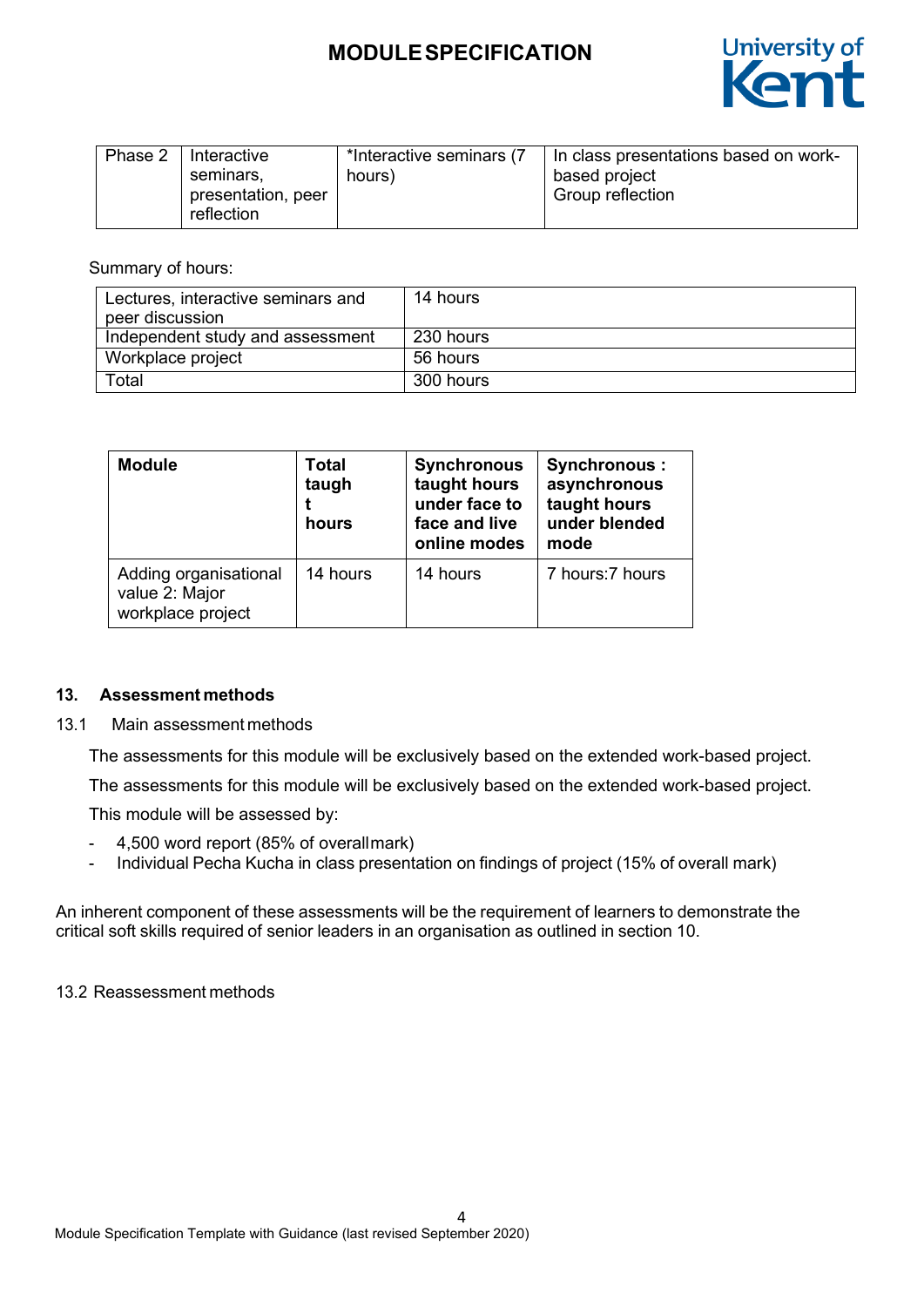

**14 Map of module learning outcomes (sections 8 & 9) to learning and teaching methods (section12) and methods of assessment (section 13)**

| <b>Module learning</b><br>outcome                           |                           | 8.1 | 8.2 | 8.3 | 8.4 | 8.5 | 9.1 |
|-------------------------------------------------------------|---------------------------|-----|-----|-----|-----|-----|-----|
| Learning/ teaching<br>method                                | <b>Hours</b><br>allocated |     |     |     |     |     |     |
| <b>Private Study</b>                                        |                           |     |     |     |     |     |     |
| Lectures and<br>interactive seminars                        | 14                        | X   |     |     |     |     |     |
| Individual study                                            | 230                       | X   | X   | X   | X   | X   |     |
| Work-based project                                          | 56                        |     | X   | X   | X   | X   | X   |
| <b>Assessment method</b>                                    |                           |     |     |     |     |     |     |
| Workplace project<br>Pecha Kucha<br>presentation (in class) |                           |     |     | X   |     |     |     |
| 4,500 word Report                                           |                           | X   | X   | X   | x   | X   | x   |

# **15 Inclusive module design**

The Collaborative Partner recognises and has embedded the expectations of current equality legislation, by ensuring that the module is as accessible as possible by design. Additional alternative arrangements for students with Inclusive Learning Plans (ILPs)/ declared disabilities will be made on an individual basis, in consultation with the relevant policies and support services.

The inclusive practices in the guidance (see Annex B Appendix A) have been considered in order to support all students in the followingareas:

- a) Accessible resources andcurriculum
- b) Learning, teaching and assessmentmethods

# **16 Campus(es) or centre(s) where module will be delivered**

Pearson College London premises and external organisations for work-based projects

#### **17 Internationalisation**

By the very nature of the topics included in this module, a theme of internationalisation runs throughout.

# **18 Partner College/ValidatedInstitution**

Pearson College London